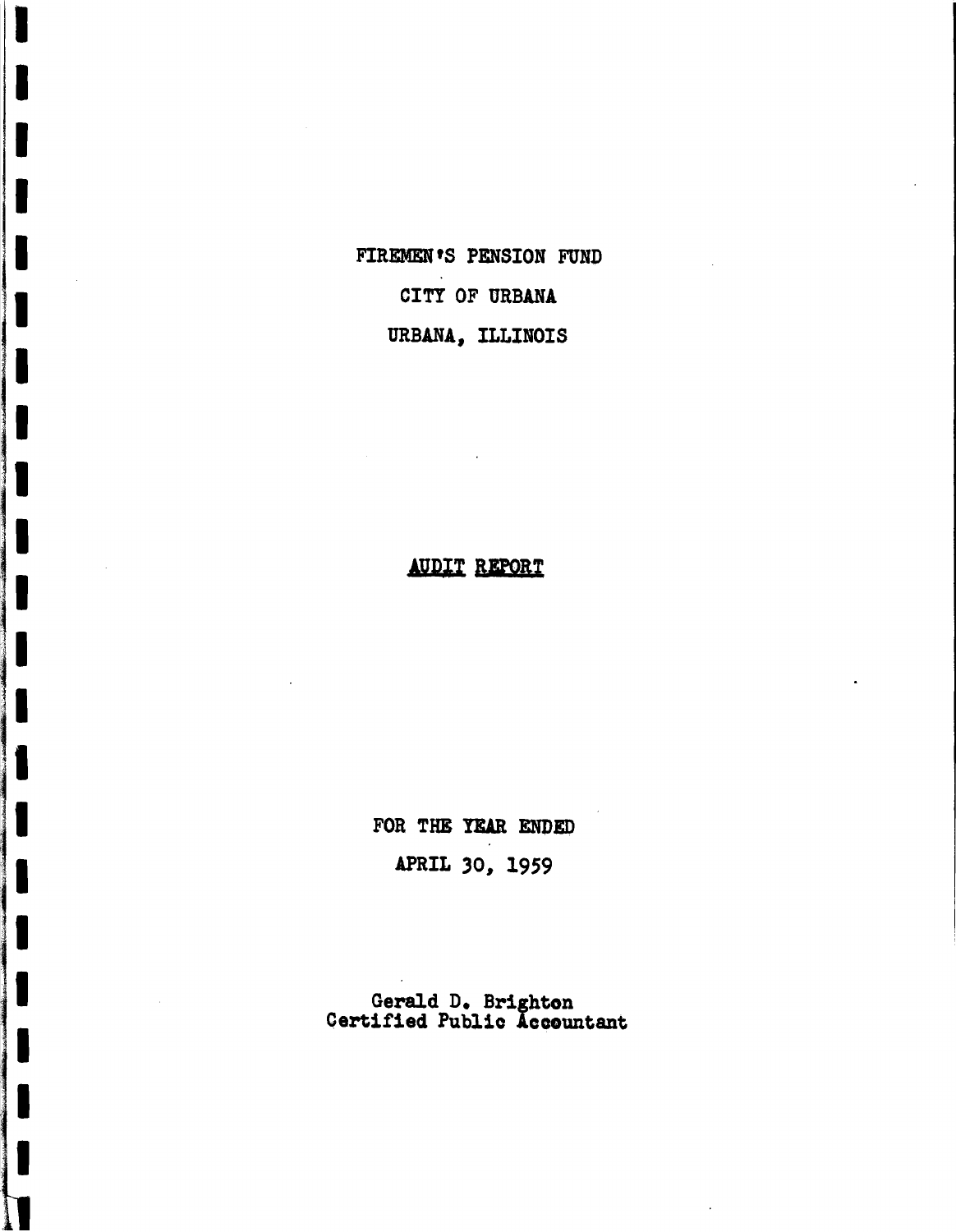May 28, 1959

Mr. Guy T. Frampton, President and Members of the Board of Trustees Firemen's Pension Fund Urbana, Illinois

Gentlemen:

I

I

I

I

I

I

I

I

I

I

I

/1

I

I

I

I

I

I

I

1

In accordance with our engagement we have audited the acoounts and financial records of the Firemen's Pension Fund of the City of Urbana for the fiscal year ended April 30, 1959.

In addition, we did certain bookkeeping work as follows:

(a) Recording of cash receipts for part of the year. (b) Totalling cash disbursements for the year. (c) Making all ledger poatings for the year.

We are submitting herewith our report including the following:

Comments and Recommendations<br>Schedule I: Comparative Balance Sheets, April 30. 1959 and 1958.<br>Schedule II: Comparative statements of Revenue Receipts,<br>Expenditures, and Fund Balance, for years<br>ended April 30, 1959 and 1958.<br>Schedule III: Statement of Receipts and Disbursements, for year ended April 30, 1959.

Our examination was made in accordance with generally accepted auditing standards and accordingly included tests of the records and ether auditing procedures appropriate in the circumstances.

In our opinion, the financial statements in the schedules abeve enumerated, attached to and forming a part of this report, fairly present the financial position of the Firemen's Pension Fund of the City ef Urbana at April 30, 1959, and the results of operations for the fiscal year then ended, on a cash basis, in conformity with generally accepted municipal accounting principles on a basis consistent with the preceding year.

Respectfully submitted,

perald R Brighton

Certified Public Accountant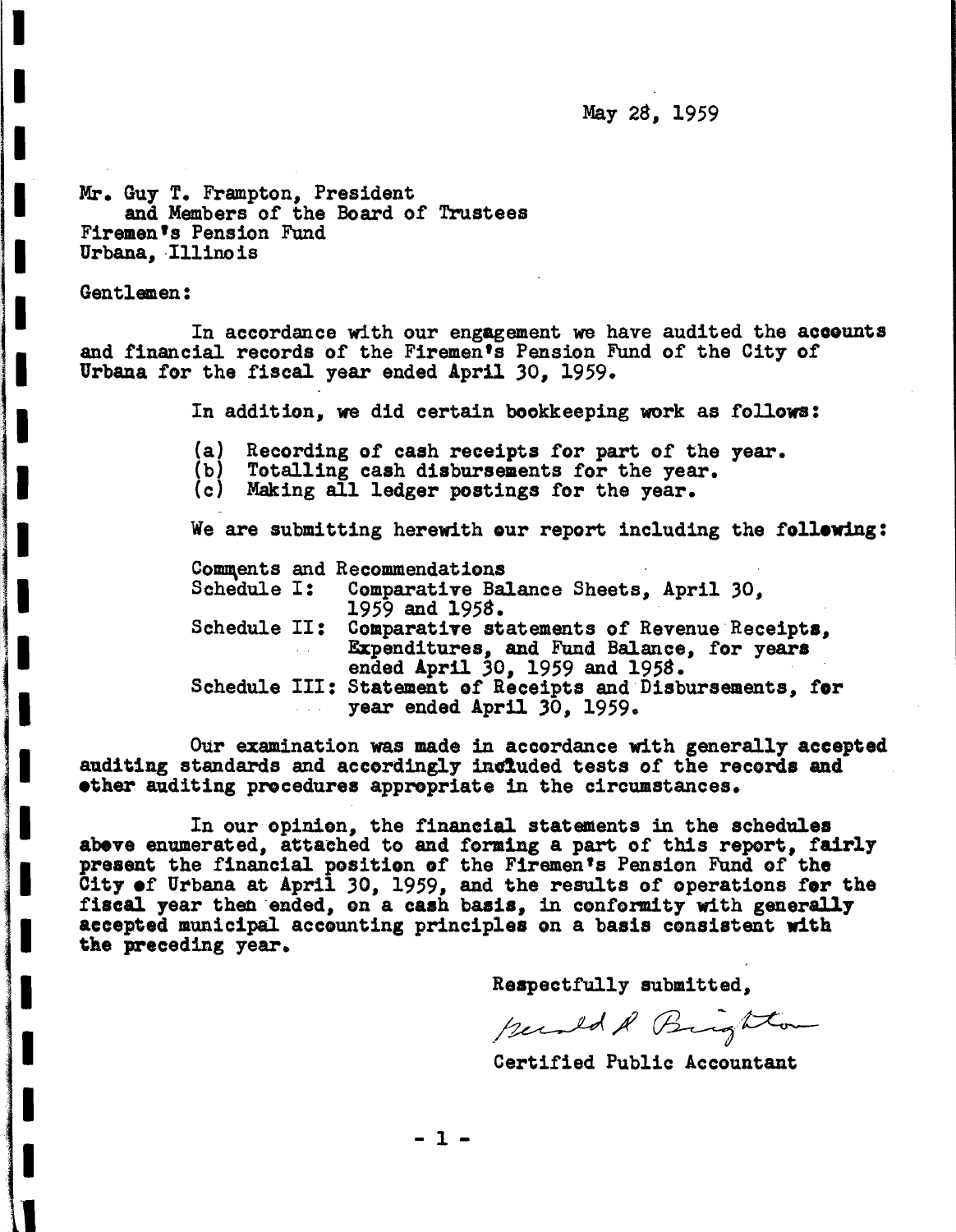#### COMMENTS AND RECOMMENDATIONS

I

I

I

I

I

I

I

I

I

I

I

I:

I

II

I

I

I

I

I

I

1

·The fund showed a commendable increase this past"year, \$5,670.96, as shown in Schedule II, compared with \$3,977.74, the year before. This increase was possible despite a slightly larger pension lead because the tax levy was increased from \$4000 to \$6000.

Considering the size of the Fire Department, twenty-three .<br>men. and the fact that several men are approaching retirement status. this increase was desirable and prudent. The fund is being well unaged.

#### RECOMMENDED INVESTMENTS

Confirming oral discussion with officers of the Board, it would be desirable for at least \$17,000 to be invested in long-term investaents in the near future. This \$17,000 is accounted for as follon:

| (1) Re-investment of the entire proceeds of |         |
|---------------------------------------------|---------|
| U. S. Government bonds, Series G, which     |         |
| have matured on May 1, 1959                 | \$7,000 |

10,000 (2) Cash in the checking account at Busey<br>First National Bank beyond the needs for current pension payments since these will be covered adequately by tax money in May and June

Total \$17,000

The Treasurer of the fund will be able to advise as to the current market for U. S. Treasury and other government bonds, and, ef course, savings and loan associations are appropriate investments up to the \$10,000 insured amount.

#### RECOMMENDED TAX LEVY

The 1957 tax levy which was the one collected during the fiscal year ended April 30, 1959, was for \$6,000. The <sup>1958</sup> levy approved in August, 1958, for \$6;000 will be collected during the approved in August, 1958, for \$6,000 will be collected during the next fiscal year ending April 30, 1960. This should provide for normal growth in the fund.

The 1959 levy, which is the one to be approved in the near future, should also be at least  $$6,000$  in order to continue to increase reserves against future retirements. The practice in recent years has been te maintain a relatively stable amount of levy so as to avoid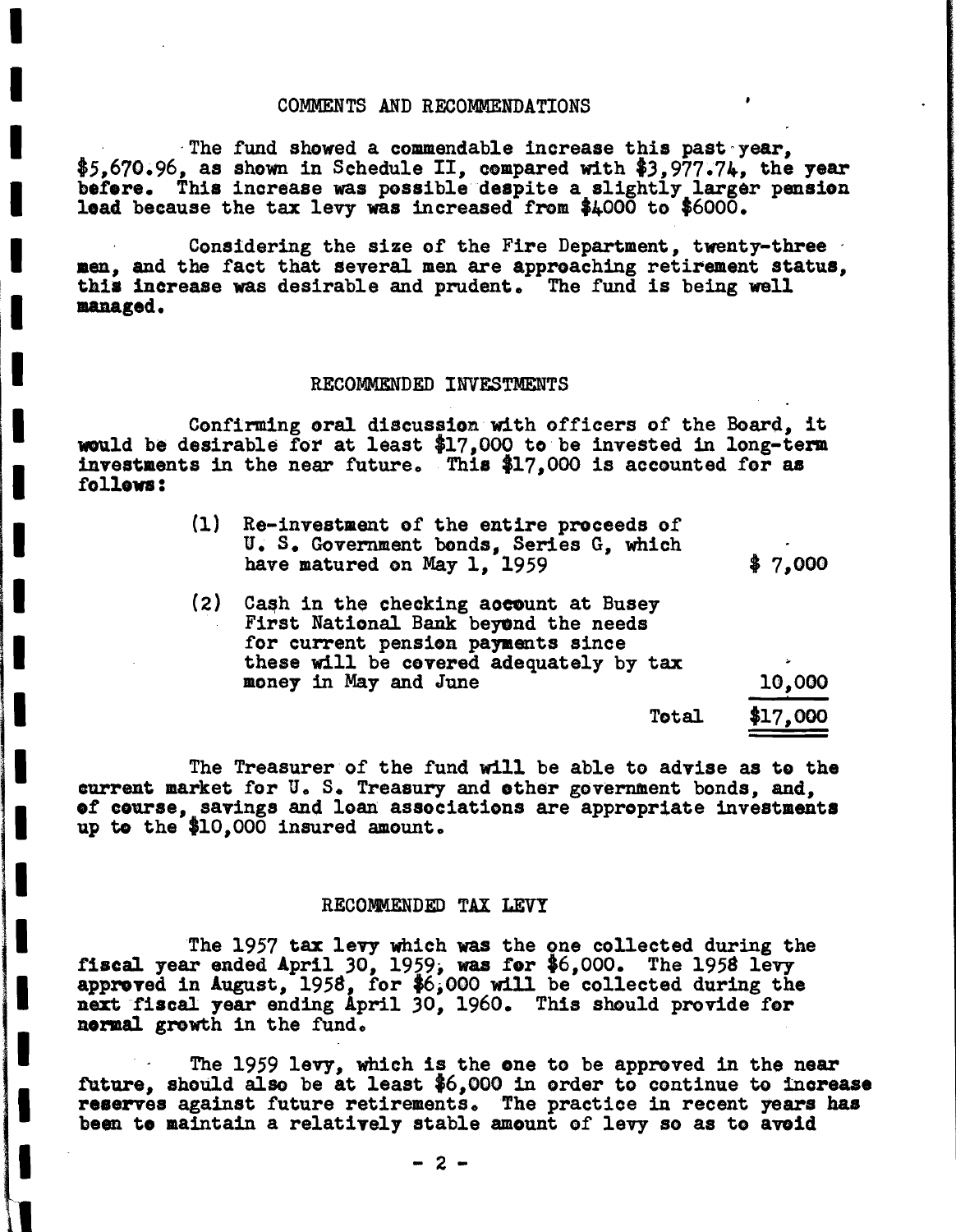drastic increases at times of increased pension load. This seems to us to be very sound practice.

#### DUE FROM GENERAL FUND

The payment on account from the General Fund was much greater this year than in previous years. It tetalled \$1200, consisting of<br>two \$600 payments, one of which was actually on May 1, 1959, but which we included in the receipts for the year ended April 30, 1959, since it was an intransit item.

We understand that the City Council plans a further payment of at least \$600 during the next year. At this rate the balance of \$1.959.92 will be cleared within the next two or three years.

## ANNUAL BONUS

We are pleased that a letter dated May 18. 1959. from Mr. W. A. Hurlbut of the State of Illinois, Department of Insurance, to the Secretary of the Pension Board has established that the annual benuses are not salary subject to the 5% withholding for the pension fund. The fourth such bonus is being paid in June. 1959.

#### **APPRECIATION**

We wish to thank the Board members and City officials for their friendly cooperation.

The report schedules follow.

 $-3-$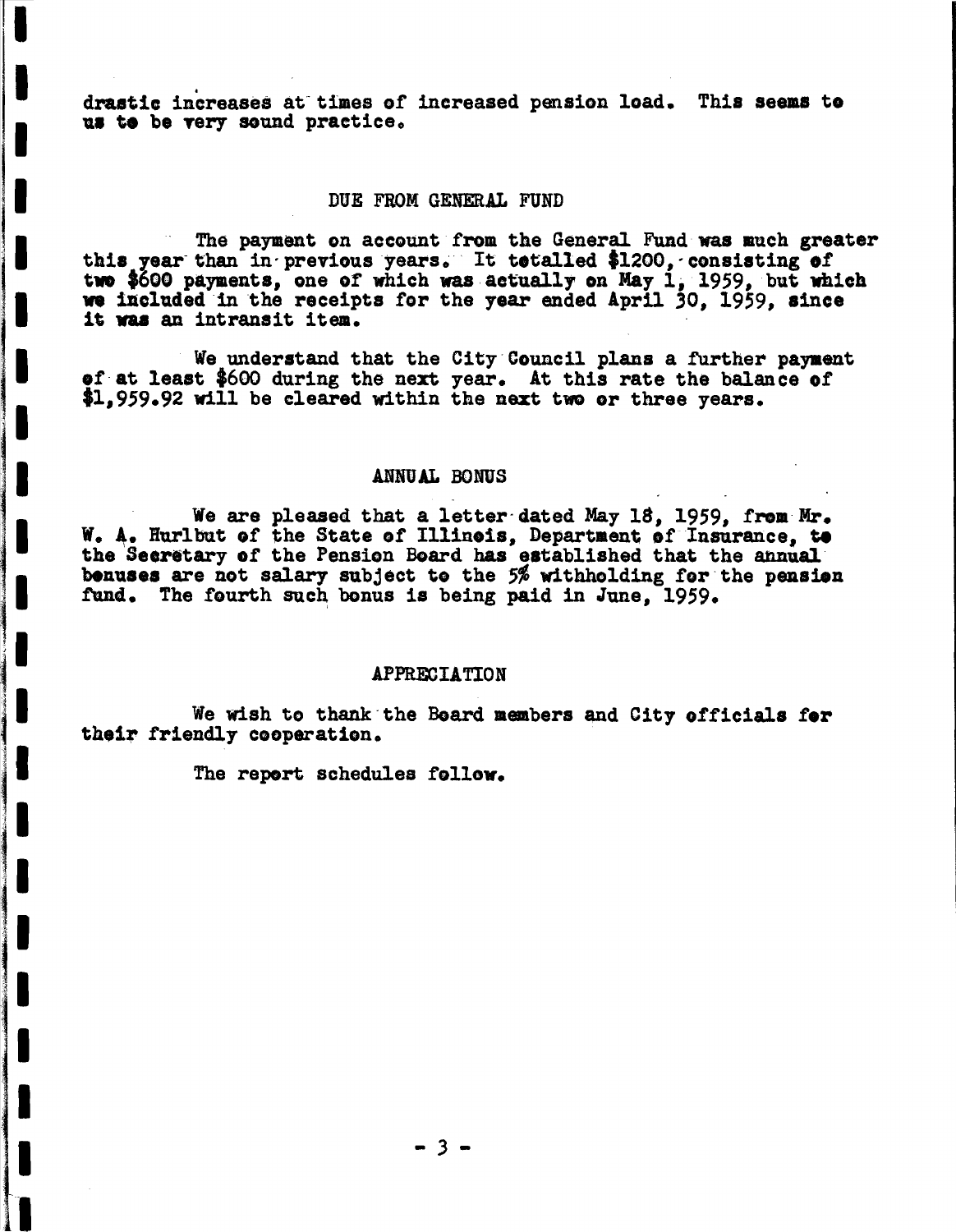**SCHEDULE I** 

 $$52,617.85$ 

 $$58,290.86$ 

## FIREMEN'S PENSION FUND URBANA, ILLINOIS COMPARATIVE BALANCE SHEETS, APRIL 30, 1959 AND 1958

ı

I

 $\blacksquare$ 

## **ASSETS**

|                                                                   | AS OF<br>$\frac{1}{20/59}$ | AS OF<br>4/30/58                            |
|-------------------------------------------------------------------|----------------------------|---------------------------------------------|
| Cash in Busey First National Bank                                 | \$10,765.14                | \$10,163.83                                 |
| Shares in Savings and Loan (Cost)                                 | 21,000.00                  | 15,000.00                                   |
| Investment in U. S. Bonds (Cost)                                  | 22,120.00                  | 22,120.00                                   |
| Investment in Stocks (Cost)                                       | 2,443.75                   | 2,443.75                                    |
| Due from General Fund - City of Urbana                            | 1,959.92                   | 3,159.92                                    |
| Due from Police Pension Fund - City of                            | 2.05                       | 0.00                                        |
| Urbana                                                            | \$58,290.86                | \$52,887.50                                 |
| LIABILITIES AND FUND BALANCE                                      |                            |                                             |
| Payable to Police Pension Fund                                    | \$<br>0.00                 | \$<br>269.65                                |
| Fund Balance:<br>Statutory reserve<br>Amount in excess of reserve | 28,847.47                  | $29,443.39(A)$ $29,443.39(A)$<br>23, 174.46 |

 $$58,290.86$ \$52,887.50

(A) The statutory reserve in no sense is intended to represent an actuarial figure. It does not represent a scientifically calculated amount required for future pensions.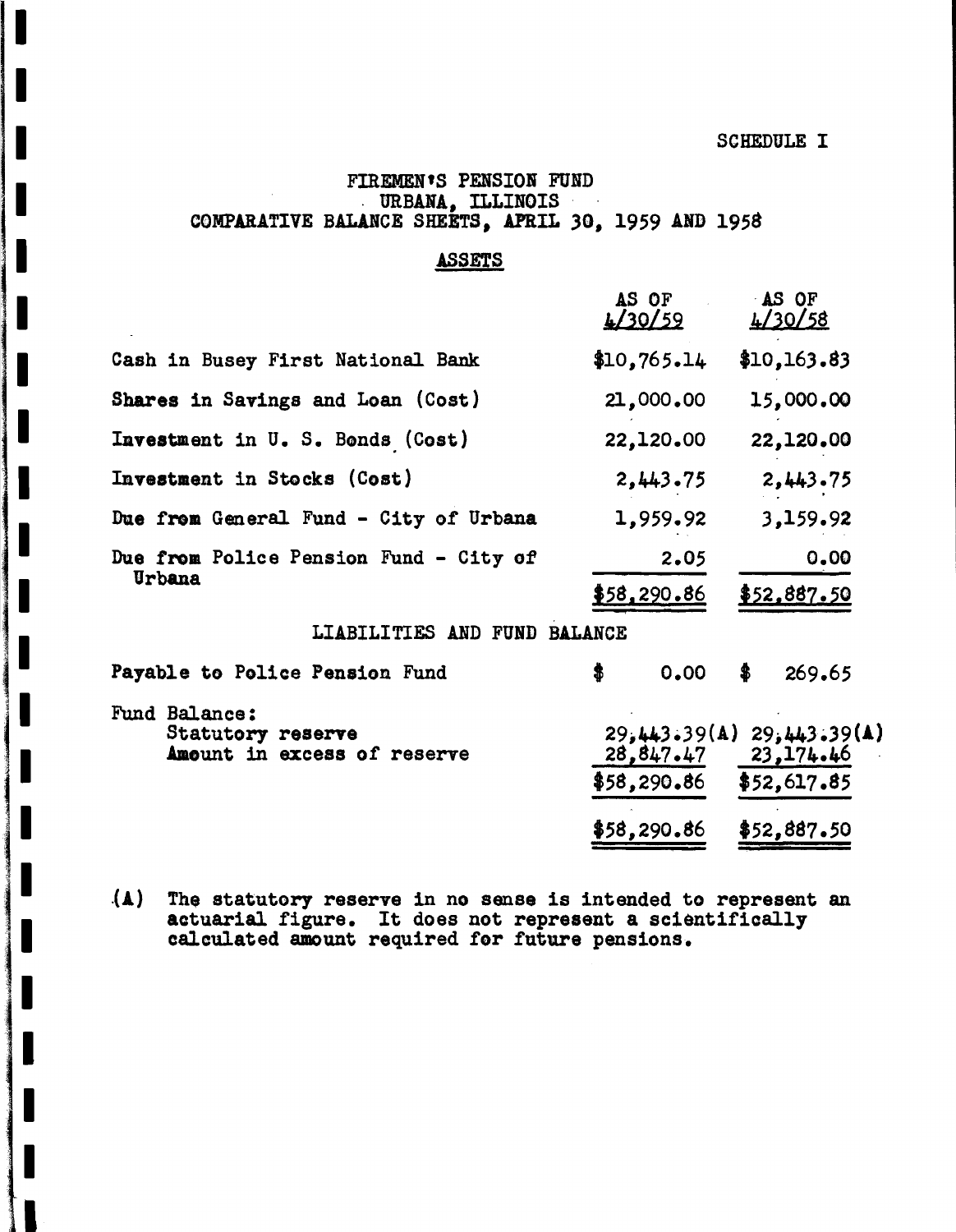## SCHEDULE II

# FIREMEN'S PENSION FUND COMPARATIVE STATEMENT OF REVENUE RECEIPTS, EXPENDITURES<br>AND FUND BALANCE, FOR YEARS ENDED APRIL 30, 1959 AND 1958

|                                                                                                    | Year Ended<br>4/30/59                          |                                                  |
|----------------------------------------------------------------------------------------------------|------------------------------------------------|--------------------------------------------------|
| Revenue Receipts:                                                                                  |                                                |                                                  |
| Taxes<br>Licenses<br>Salary deductions<br>Interest on U. S. Bonds<br>Interest on Building and Loan | \$<br>6,104.59<br>251.74<br>5,087.52<br>175.00 | \$<br>4,095.21<br>$-253.07$<br>4,330.64<br>87.50 |
| <b>Shares</b><br>Dividends                                                                         | 632.91<br>140.00                               | 348.42<br><u>140.00</u>                          |
| Total                                                                                              | \$12,391.76                                    | \$<br>9,254.84                                   |
| Expenditures:                                                                                      |                                                |                                                  |
| Pensions paid<br>Auditing expense<br>Bank fees, and misc.                                          | \$6,589.20<br>125.00<br>6.60                   | \$<br>5,121.40<br>146.00<br>9.70                 |
| Total                                                                                              | \$6,720.80                                     | <u>5.277.10</u>                                  |
| Excess of revenue over expenditures                                                                | \$5,670.96                                     | \$<br>3,977.74                                   |
| Fund balance at beginning of year                                                                  | <u>52.617.85</u>                               | <u>48.640.11</u>                                 |
| Fund balance at end of year                                                                        | \$58.288.81                                    | \$52.617.85                                      |

T

 $\blacksquare$ 

I